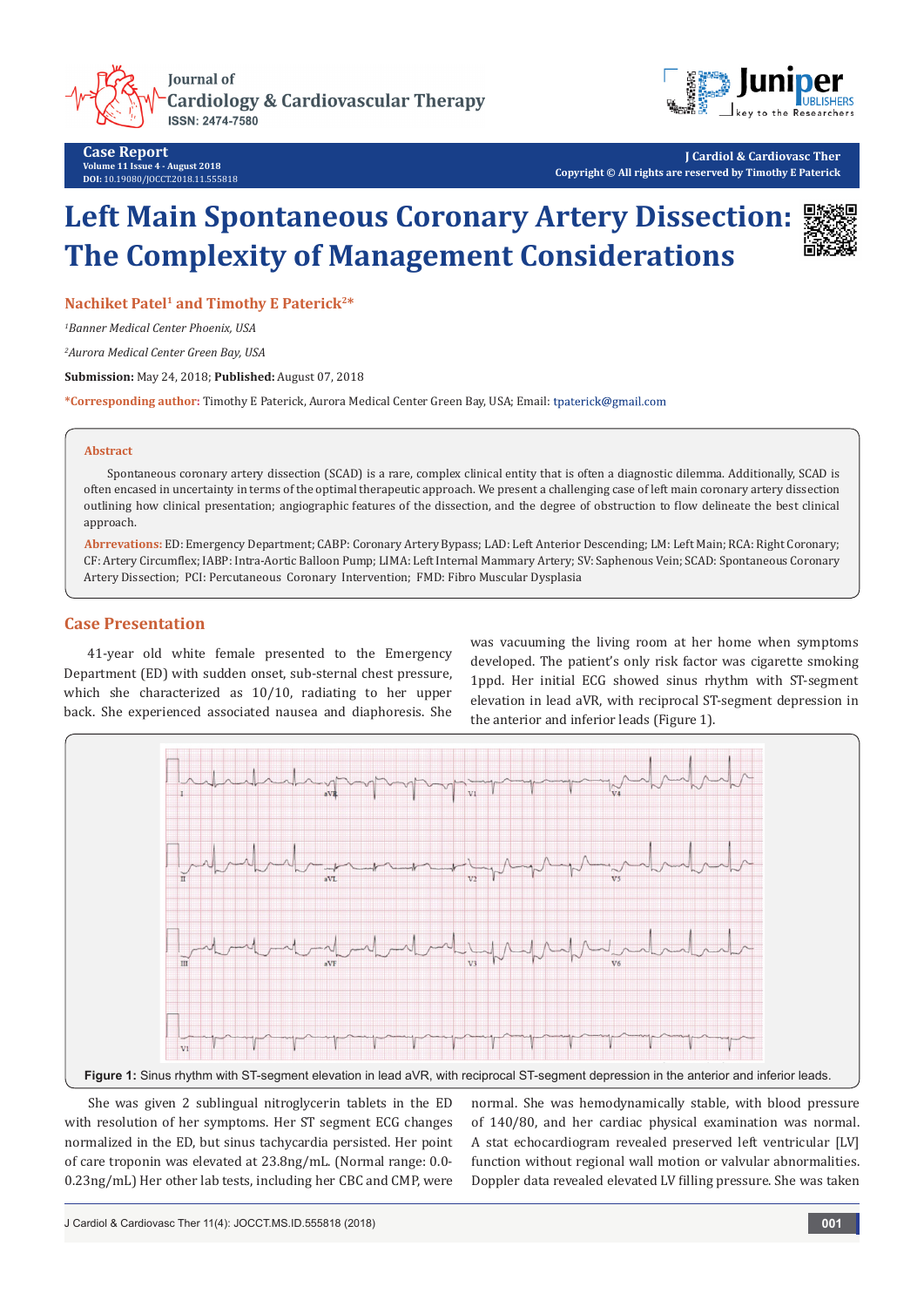urgently for cardiac catheterization. Coronary angiogram showed a dissection flap of the proximal Left Main [LM] coronary artery and a 50% distal stenosis with TIMI 2 flow. The Left Anterior Descending [LAD], Right Coronary Artery [RCA], and Circumflex [CF] arteries were angiographically normal.

Post catheterization the patient was symptom free and hemodynamically stable. The clinical team's decision was to observe the patient. The patient remained stable and a decision was made to repeat the cardiac catheterization three days after initial presentation. The angiogram revealed no change in the LM dissection, and there was persistent 50% obstruction with TIMI 2 flow. The interventional cardiologist decided the LM stenting was high risk and cardiovascular surgery was consulted. The next day while waiting for Coronary Artery Bypass (CABG) she became hemodynamically unstable and developed pulmonary edema. The ECG revealed ST depression inferiorly and laterally. She had emergent Intra-Aortic Balloon Pump (IABP) placement and CABG with a Left Internal Mammary Artery (LIMA) to the LAD, and Saphenous Vein (SV) grafts to the ramus artery and left CF. Post operatively she experienced bleeding and returned to the operating room for exploration where a vein was clipped at a leak site.

Post op echocardiogram revealed depressed ejection fraction (LVEF of 25%). There was diffuse hypokinesis of all regional segments of the LV and a large apical filling defect consistent with LV apical thrombus. She remained in the hospital for 14 days post op. The patient returned to the hospital in two weeks with recurrent chest pain. Contrast echocardiography revealed resolution of the apical clot. Repeat angiography revealed the grafts were occluded. The patient was referred to another medical center for LM stenting.

### **Discussion**

Spontaneous Coronary Artery Dissection (SCAD) is a rare condition identified in a myriad of case reports and retrospective studies. Most publications cite its incidence to be approximately 0.2%-1.1% [1]. It is relatively well known, at this point in time, as a rare condition that mostly affects women in their third through fourth decades of life [1-4]. The incidence of SCAD seems to be higher in Caucasian women [3,5]. Several studies havereported increased frequency in peripartum women [4]. Despite being relatively well characterized from an epidemiological standpoint, several questions remain regarding the disease processes' pathophysiology, risk factors, and optimal definitive management.

Some investigators have suggested SCAD's pathophysiology is related to hematoma formation in the vessel wall. This can occur in the wall of the media, or between the media and adventitia [6,7]. Subsequent expansion of this arterial space can compromise the true lumen and eventually lead to myocardial ischemia. However, many other mechanisms have been implicated ranging from intimal tears to alterations in collagen synthesis [8]. The exact pathophysiology remains an enigma.

The most common association identified in the literature

is the association between SCAD and peripartum patients [2- 4]. Studies have identified an incidence of SCAD in peripartum patients ranging from 30-48% [2,4]. A lack of traditional risk factors for Coronary Artery Disease (CAD) has also been shown to be common in patients diagnosed with SCAD [1-4]. Of traditional CAD risk factors, smoking and hypertension were most commonly identified [4,5].

Saw et al. identified Fibromuscular Dysplasia (FMD) as a possible predisposing condition to SCAD. In their study, they found that 86% of their cohort had FMD in greater than or equal to one non-coronary territory. Non-coronary vascular territory was defined as renal, iliac or cerebrovascular. Even more, 42% had FMD in greater than two non-coronary vascular territories, suggesting that perhaps clinicians should have increased suspicion of SCAD in these patients.

Identifying unique presenting clinical features and symptomology of patient's eventually diagnosed with SCAD remains of the utmost importance for providers who first encounter such patients. Unfortunately, an overwhelming majority of this patient population presents with symptoms typical of Acute Coronary Syndrome (chest pain, arm pain, SOB). They also typically present with elevated cardiac markers [1-5]. This serves to be particularly challenging as it limits clinicians' ability to make the diagnosis clinically.

The diagnosis of SCAD can be made in a number of objective ways. A few methods include coronary angiography, CT angiography, optical coherence tomography, and Intravascular Ultrasound (IVUS) [6]. Once diagnosed, SCAD can be further classified into Types I-III. Classification is based on extent of coronary artery involvement, severity of artery stenosis, and presence of intramural hematoma [5,6].

Numerous of studies have sought to determine optimal management for SCAD, however, the consensus remains that there is no definitive superior treatment. At the most basic level, treatment approach varies between medical management and invasive therapies, specifically Percutaneous Coronary Intervention (PCI) and CABG. Several studies suggest that a conservative approach with close follow-up is superior for stable, non-obstructive lesions [9-11]. There is also evidence to suggest that a more aggressive approach (revascularization) is favorable in the setting of ischemia [11]. Ultimately, each of these studies reaches the same conclusion: more data is needed to confidently recommend a particular treatment modality. Overall, the LAD is affected in 75% of cases, the RCA in 20% of cases, CF in 4% of cases, and the left main coronary artery in <1% of cases [12-16].

Revascularization for SCAD is warranted in those patients who present with ongoing ischemia refractory to medical treatment. Cases of spontaneous left main dissections reported in the literature have mainly been treated with CABG, [2-7] especially those with RCA involvement 15 and triple-vessel CAD.16 Successful revascularization with percutaneous stenting has also been described. [17-19]. In cases of severe heart failure, bridging